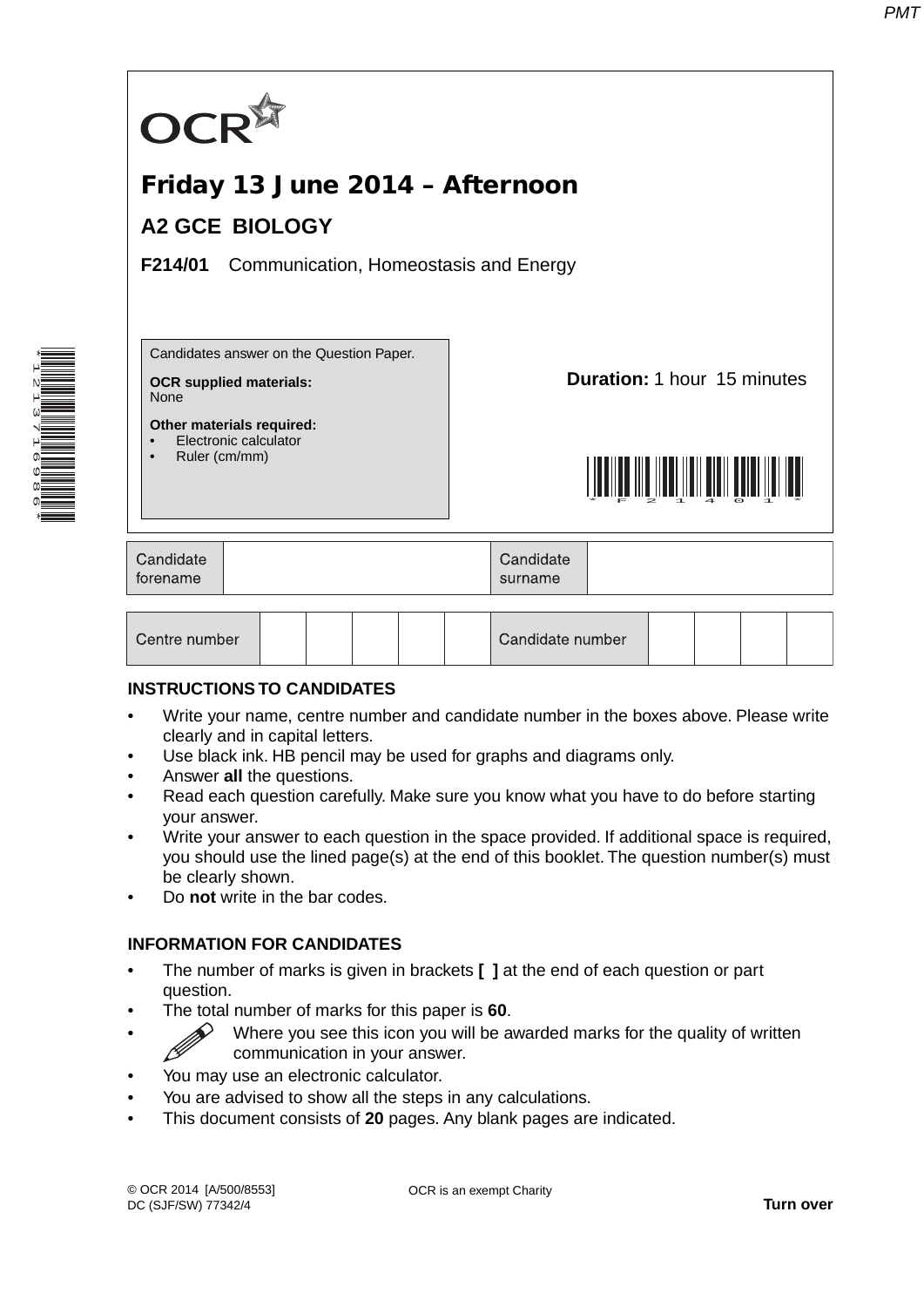**PLEASE DO NOT WRITE ON THIS PAGE**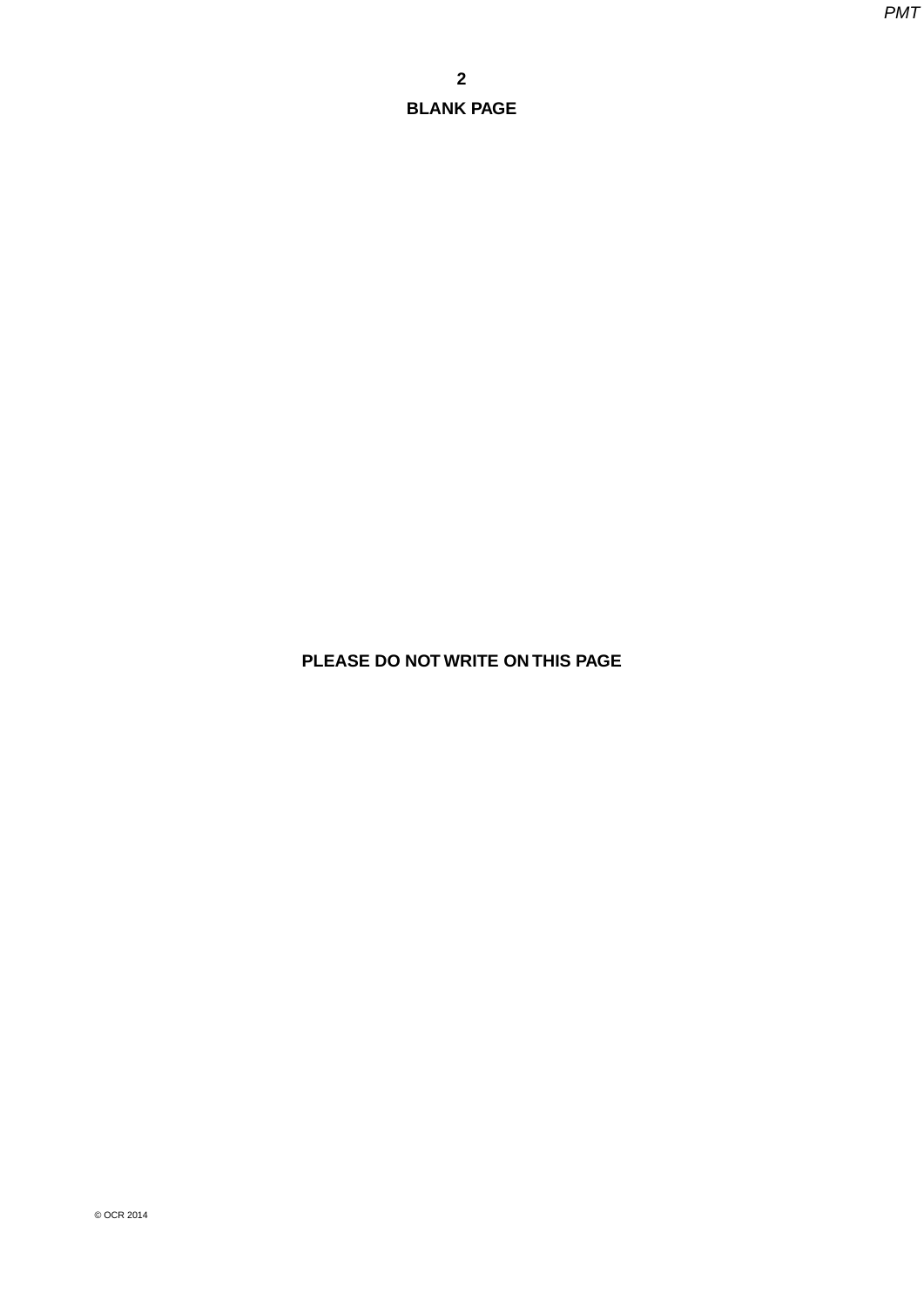# Answer **all** the questions.

- **1** Photosynthesis involves two main stages:
	- the light-dependent stage, which involves photosystems
	- the light-independent stage, which involves the Calvin cycle.
	- **(a)** Photosynthetic pigments are arranged in groups known as photosystems I and II.
		- **(i)** Name the primary photosynthetic pigment in these photosystems.
		- ...................................................................................................................................... **[1]**
		- **(ii)** Name an accessory pigment.
			- ...................................................................................................................................... **[1]**
		- **(iii)** State the advantage to the plant of having a range of accessory pigments in photosystems.

 ........................................................................................................................................... ...........................................................................................................................................

...................................................................................................................................... **[1]**

- **(iv)** Name the compound that is synthesised in the light-dependent stage as a result of the generation of an electrical and pH gradient across the thylakoid membrane.
	- ...................................................................................................................................... **[1]**
- **(b)** The Calvin cycle takes place in the stroma of the chloroplast.
	- **(i)** Identify the enzyme that catalyses the fixation of carbon dioxide.
		- ...................................................................................................................................... **[1]**
	- **(ii)** Identify the first stable product of carbon dioxide fixation.

...................................................................................................................................... **[1]**

 **(iii)** Identify the compound that is regenerated in the Calvin cycle so that more carbon dioxide can be fixed.

...................................................................................................................................... **[1]**

 **(iv)** Name **two different polysaccharides** that can be synthesised from the end products of the light-independent stage of photosynthesis.

.................................................................. ................................................................. **[1]**

**[Total: 8]**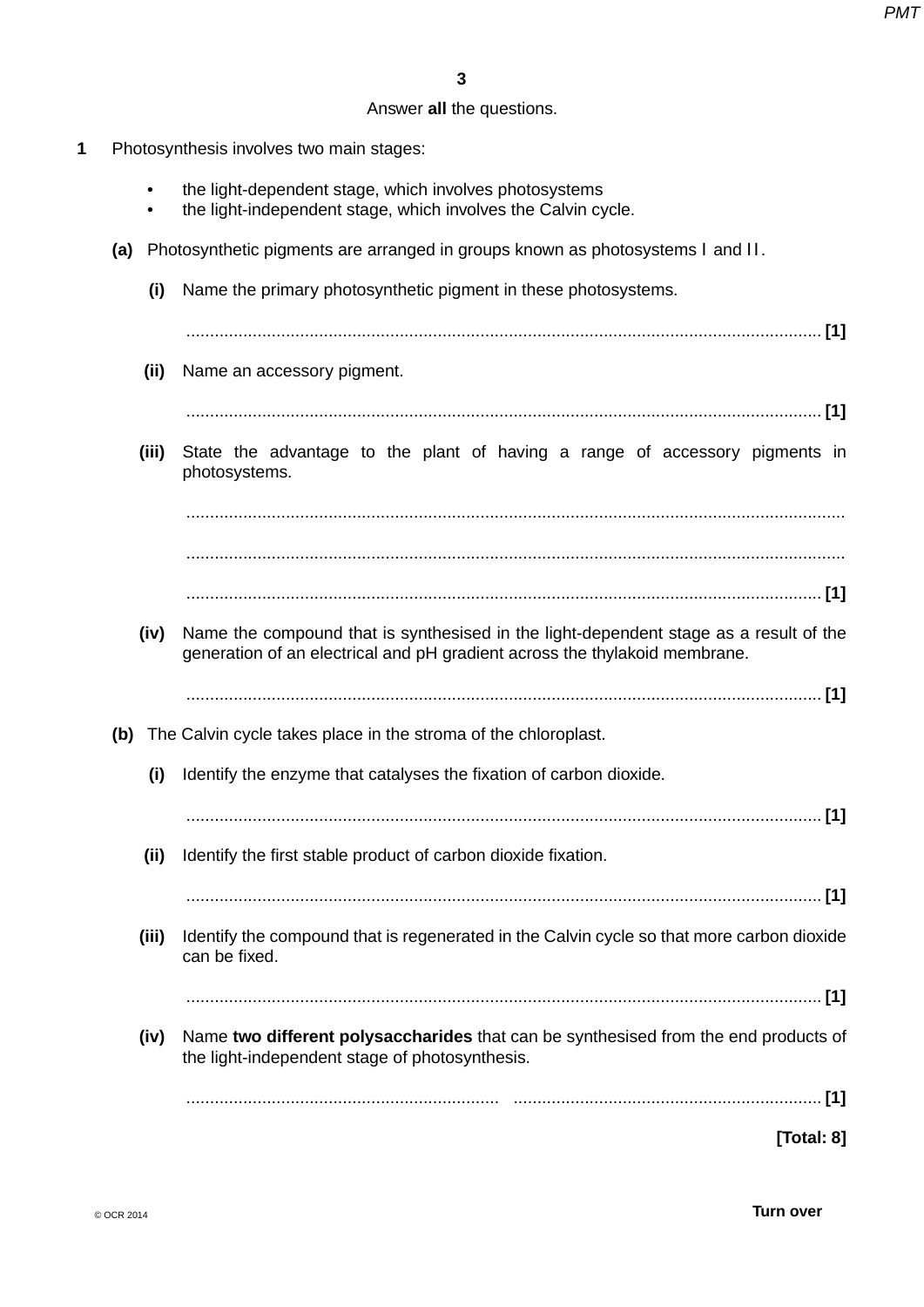- **2** The skin is important in enabling the body to detect changes in the environment. This allows the body to respond to these changes.
	- **(a)** Various types of sensory receptor are located in the skin.

Fig. 2.1 is a photomicrograph of a **transverse section** through a pressure receptor known as a Pacinian corpuscle.





Fig. 2.2 is a diagram of a **longitudinal section** through a Pacinian corpuscle. The tip of the sensory neurone is not covered by the myelin sheath.



**Fig. 2.2**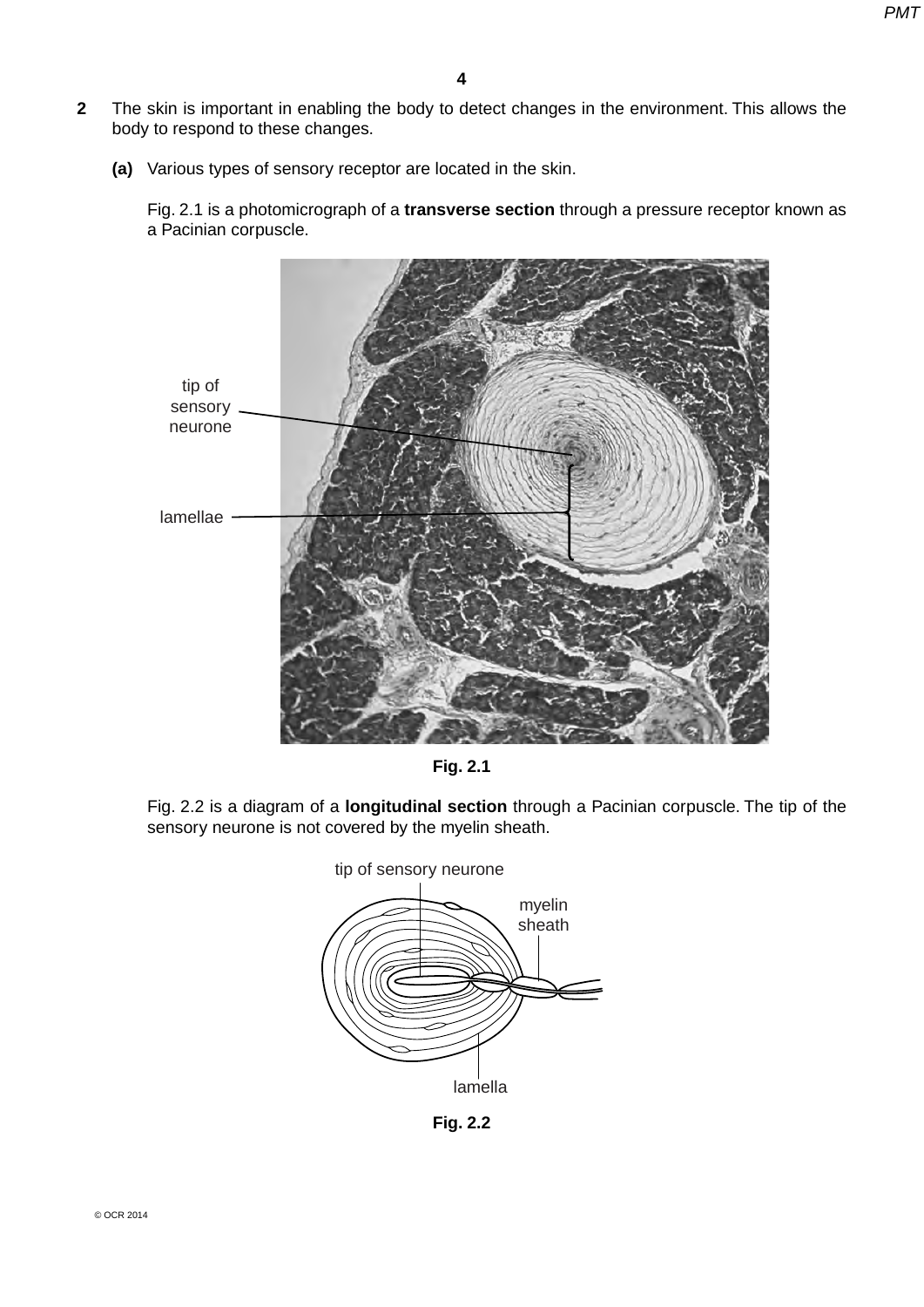The Pacinian corpuscle is a type of biological transducer.

- As a pressure stimulus is exerted on the corpuscle, the lamellae are compressed and  $\bullet$ exert pressure on the tip of the sensory neurone.
- The plasma (cell surface) membrane of the tip of the neurone becomes deformed and more permeable to sodium ions (Na<sup>+</sup>).
- This region of the neurone becomes depolarised, reaching the threshold potential, and an action potential is generated.
- Why is the Pacinian corpuscle described as a transducer?  $(i)$

 $(ii)$ Deformation of the plasma membrane of the tip of the neurone causes the membrane to become more permeable to Na<sup>+</sup>.

Suggest why.

The generation of an action potential follows the 'All-or-Nothing' law.  $(iii)$ Explain what this means. 

- 
- $(iv)$ Describe how information about the strength and intensity of a stimulus is communicated to the brain.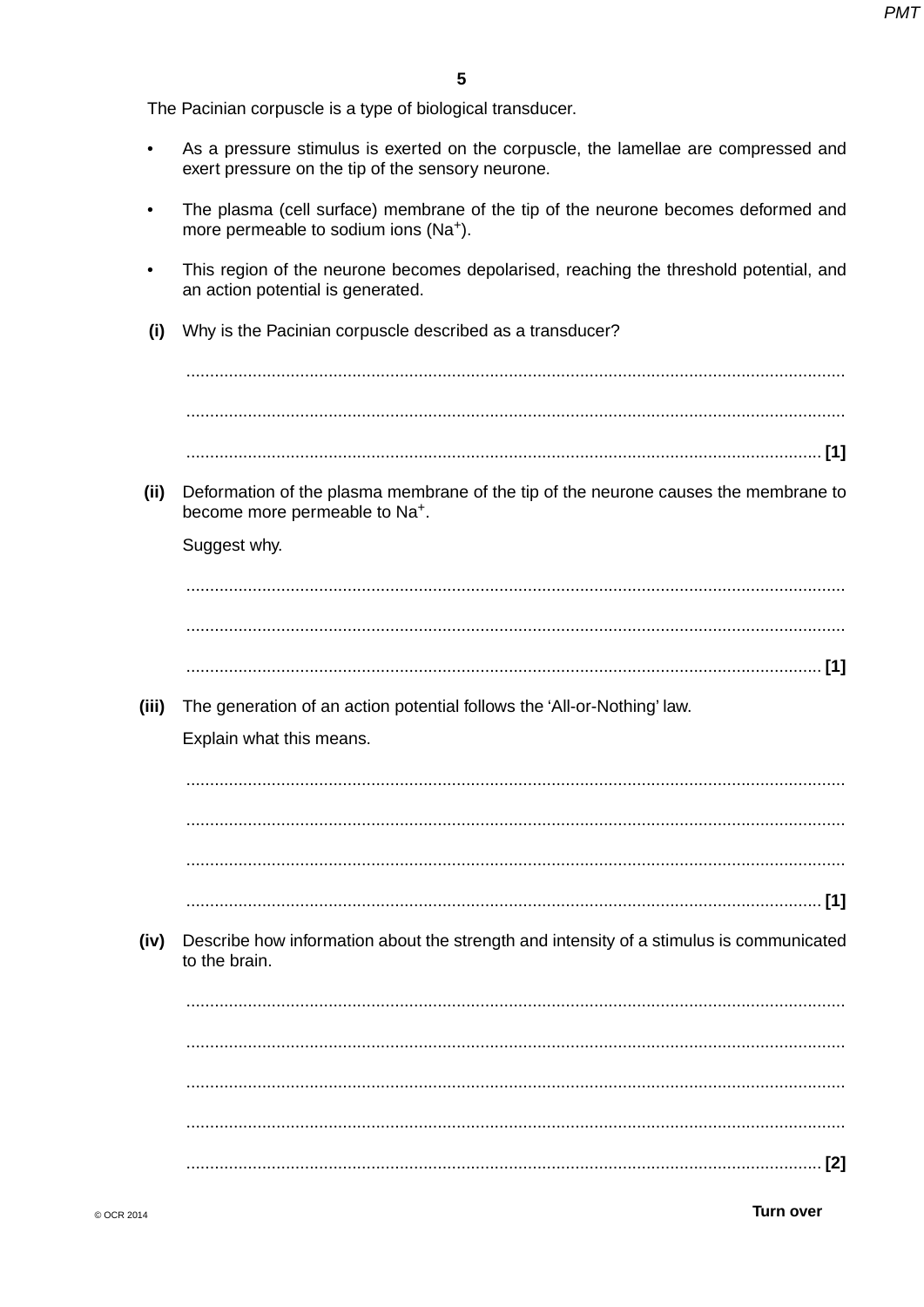(b) When clothes are first put on the body, a constant gentle pressure is applied to the pressure receptors in the skin. After a short time, action potentials are no longer generated unless there is a change in pressure as the clothes move over the surface of the skin.

Suggest an explanation for the fact that action potentials are not generated constantly whilst wearing clothes.

(c) Synapses are an integral part of the nervous system. Outline the roles of synapses in the nervous system. [Total: 9]

© OCR 2014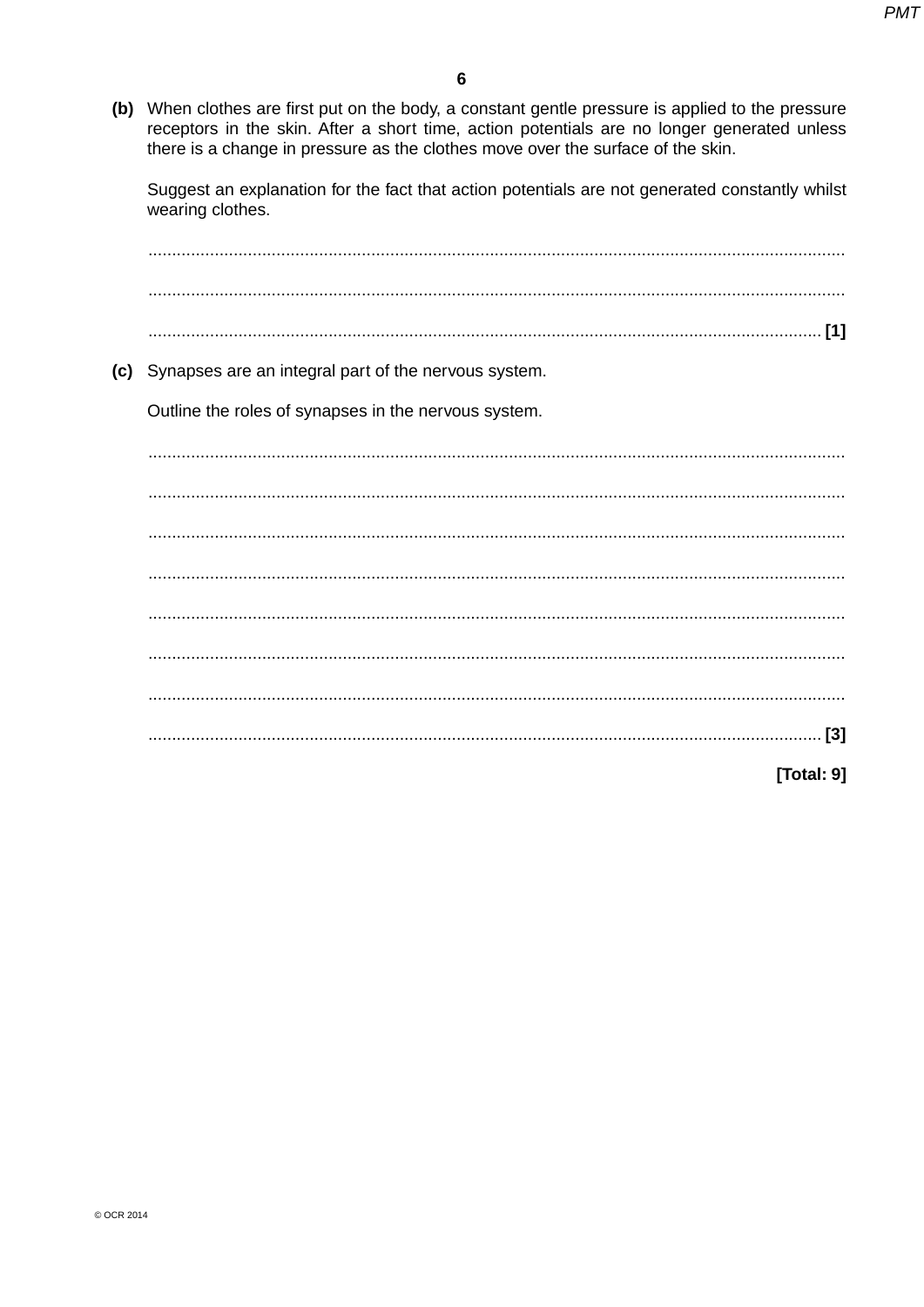- **3 (a)** A doctor arranged for a 59-year-old patient to have a series of blood tests. One of these tests was to determine the patient's 'fasting blood glucose' concentration.
	- The result of this test indicates whether or not the patient's blood glucose concentration is being regulated within the normal range.
	- The validity of the result relies on the patient not having eaten for at least eight hours before the test.
	- The patient confirmed to the doctor that he had not eaten since the previous evening.
	- **(i)** What condition was being tested for in this 59-year-old patient?

...................................................................................................................................... **[1]**

 **(ii)** Why was it important that the patient had not eaten for at least eight hours before the test?

 ........................................................................................................................................... ........................................................................................................................................... ...................................................................................................................................... **[1]**

 **(iii)** The result of the patient's fasting blood glucose test was 7.0 mmol dm–3.

The upper limit for 'normal' blood glucose concentration is considered to be  $5.9$  mmoldm<sup>-3</sup>.

Calculate the percentage by which this patient's blood glucose concentration is higher than the upper limit for normal concentration.

Show your working. **Give your answer to one decimal place.**

Answer = ...................................................... % **[2]**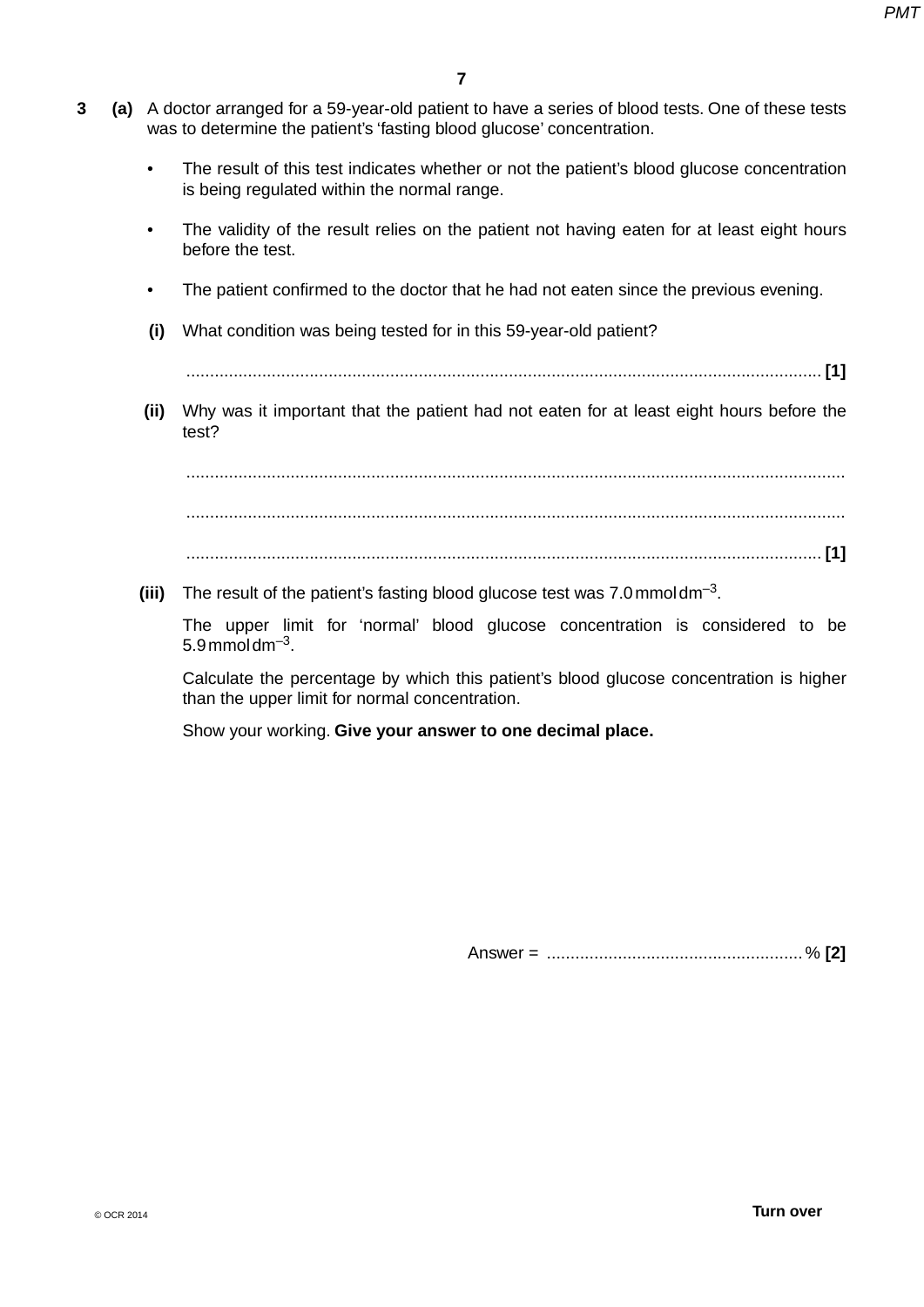- **(b)** The patient was sent for a further blood test, known as the haemoglobin A1C (HbA1C) test.
	- Glucose combines with haemoglobin in the bloodstream to form a 'glycosylated haemoglobin' molecule, HbA1C.
	- The concentration of HbA1C is directly proportional to the mean concentration of glucose in the blood over an eight to twelve week period.

Suggest why a single HbA1C test cannot indicate accurately the mean blood glucose concentration for a period longer than twelve weeks.

 ................................................................................................................................................... ................................................................................................................................................... ................................................................................................................................................... ................................................................................................................................................... ................................................................................................................................................... .............................................................................................................................................. **[2]**

 **(c)** The result of the patient's fasting blood glucose test showed a blood glucose concentration higher than the normal range even though the patient had not eaten food for at least eight hours before providing a blood sample.

The result of the patient's HbA1C test indicated that his mean blood glucose concentration had been within the normal range for the previous eight to twelve weeks.

Suggest an explanation for the patient's high value for the **fasting blood glucose test**.

 ................................................................................................................................................... ................................................................................................................................................... .............................................................................................................................................. **[1]**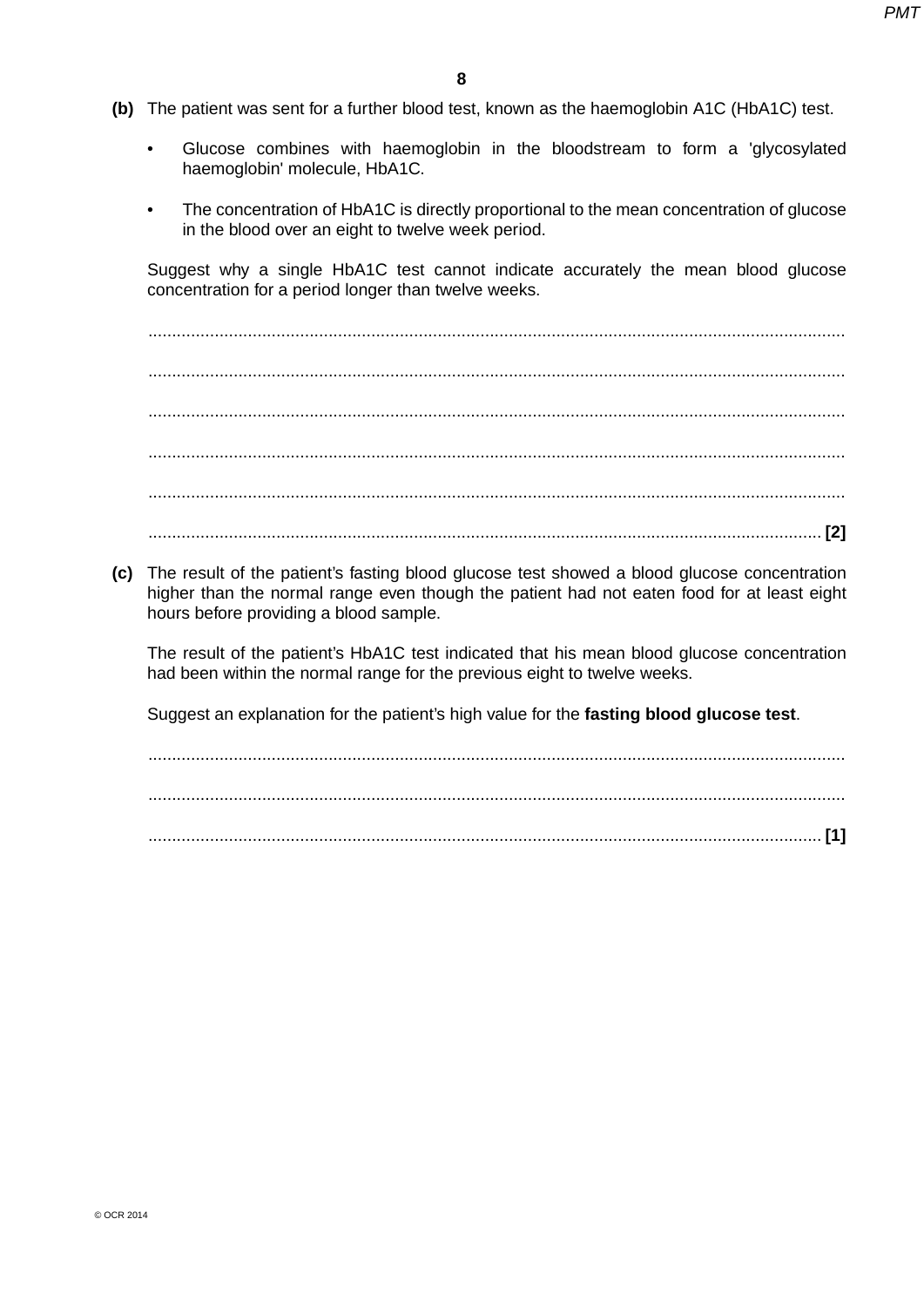- (d) Another patient shows severe symptoms of unregulated blood glucose concentration. Under certain circumstances this condition may need to be treated with glucagon injections.
	- $(i)$ Under what circumstances might this patient need to be given a glucagon injection?

(ii) Describe how glucagon is involved in the regulation of blood glucose concentration in a person who is able to regulate their blood glucose concentration correctly.

In your answer, you should use appropriate technical terms, spelled correctly.

| ∠ |
|---|
|   |
|   |
|   |
|   |
|   |
|   |
|   |
|   |
|   |
|   |
|   |
|   |
|   |
|   |
|   |
|   |
|   |
|   |

[Total: 13]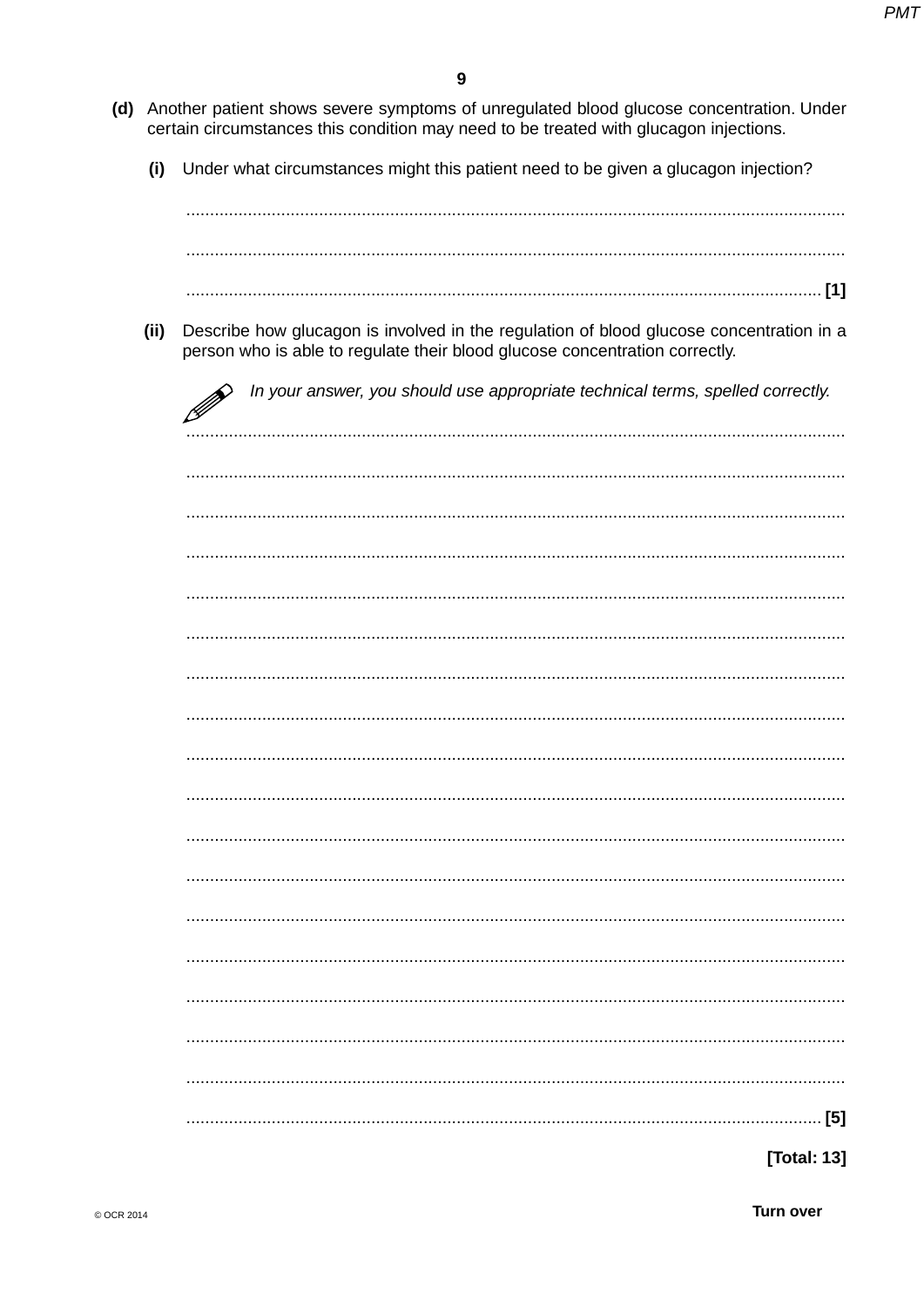**4 (a)** Paracetamol is a drug that is commonly used as a painkiller. For many years, scientists have been uncertain about the way in which paracetamol works.

A recent study has shown that:

- paracetamol is broken down in the spinal cord into a compound called NAPQI
- NAPQI activates a receptor protein called TRPA1
- TRPA1 is found on the plasma (cell surface) membranes of neurones
- the activated receptor protein, TRPA1, interferes with the transmission of the nerve impulses from one neurone to the next.

|      | broken down in spinal cord<br>paracetamol<br>$\blacktriangleright$ NAPQI       |
|------|--------------------------------------------------------------------------------|
|      | activates                                                                      |
|      | $TRPA1$ —<br>activated TRPA1<br>receptors<br>receptors                         |
| (i)  | Name one chemical that transfers a nerve impulse from one neurone to another.  |
|      |                                                                                |
| (ii) | Suggest the part of the neurone where the plasma membrane has TRPA1 receptors. |
|      | Explain your answer.                                                           |
|      |                                                                                |
|      |                                                                                |
|      |                                                                                |
|      |                                                                                |
|      | [2]                                                                            |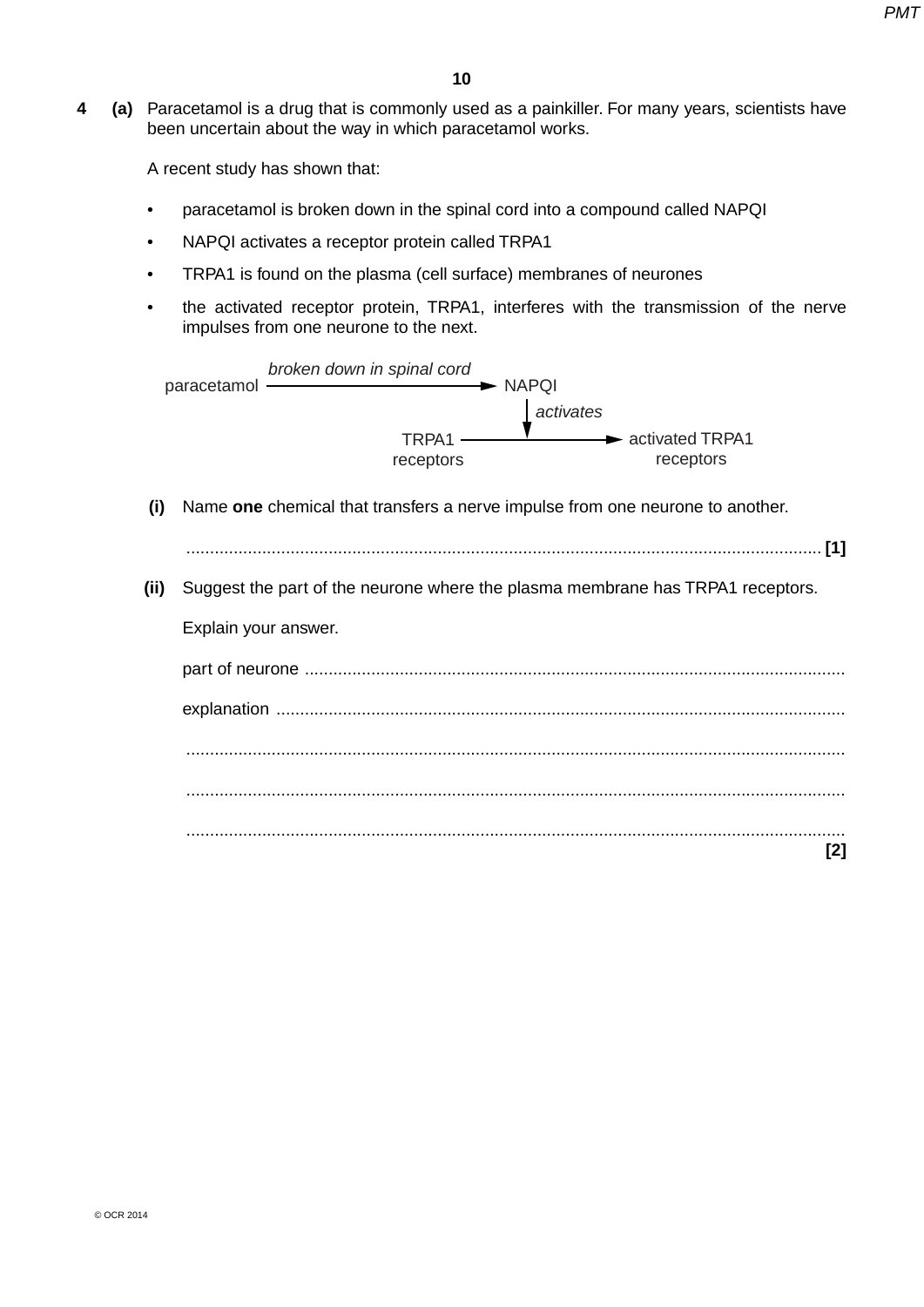- (b) One role of the liver is detoxification. Detoxification includes the breakdown of drugs such as paracetamol.
	- (i) Fig. 4.1 is a diagram that represents the structure of part of a liver lobule.





Identify the parts labelled A to E.

| [5] |
|-----|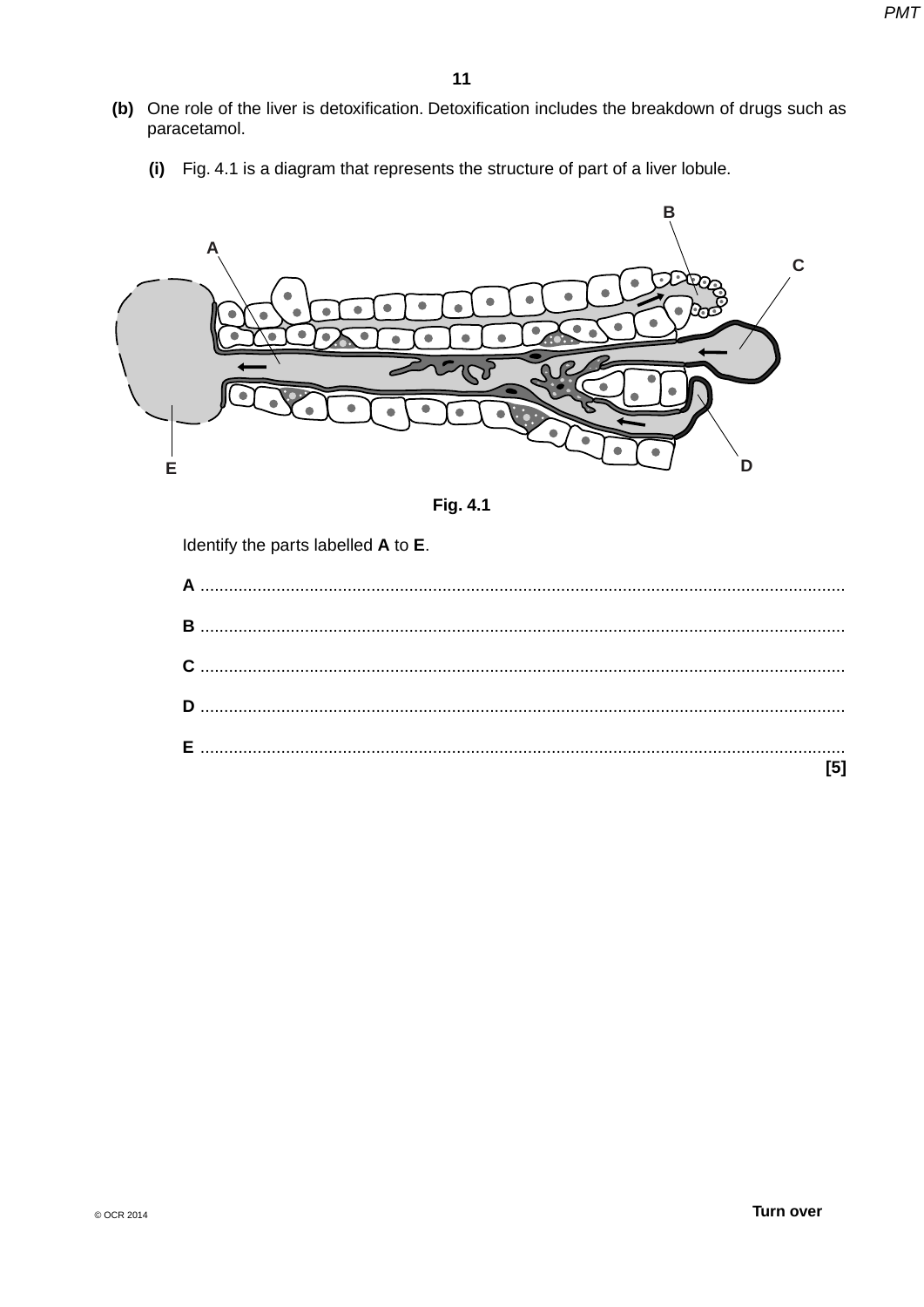- **(ii)** During detoxification, paracetamol is metabolised in the liver cells as follows:
	- approximately 90% is combined with two chemicals, sulfate and glucuronide, and excreted
	- approximately 5% is oxidised by the P450 enzyme system, which produces NAPQI
	- the NAPQI is then metabolised using another compound called glutathione.

Once the sulfate and glucuronide reserves in the liver are used up, the P450 system takes over completely. However, continued metabolism of paracetamol will result in high concentrations of NAPQI accumulating in the liver cells, causing cell death.

Suggest a reason for the accumulation of high concentrations of NAPQI in the liver cells.

 ........................................................................................................................................... ........................................................................................................................................... ........................................................................................................................................... ...................................................................................................................................... **[1] (iii)** The liver has considerable powers of regeneration, even if a high proportion of its cells are damaged. Name the liver cells that can lead to this regeneration **and** the type of cell division that they carry out. name of liver cells .............................................................................................................. type of cell division ....................................................................................................... **[1] [Total: 10]**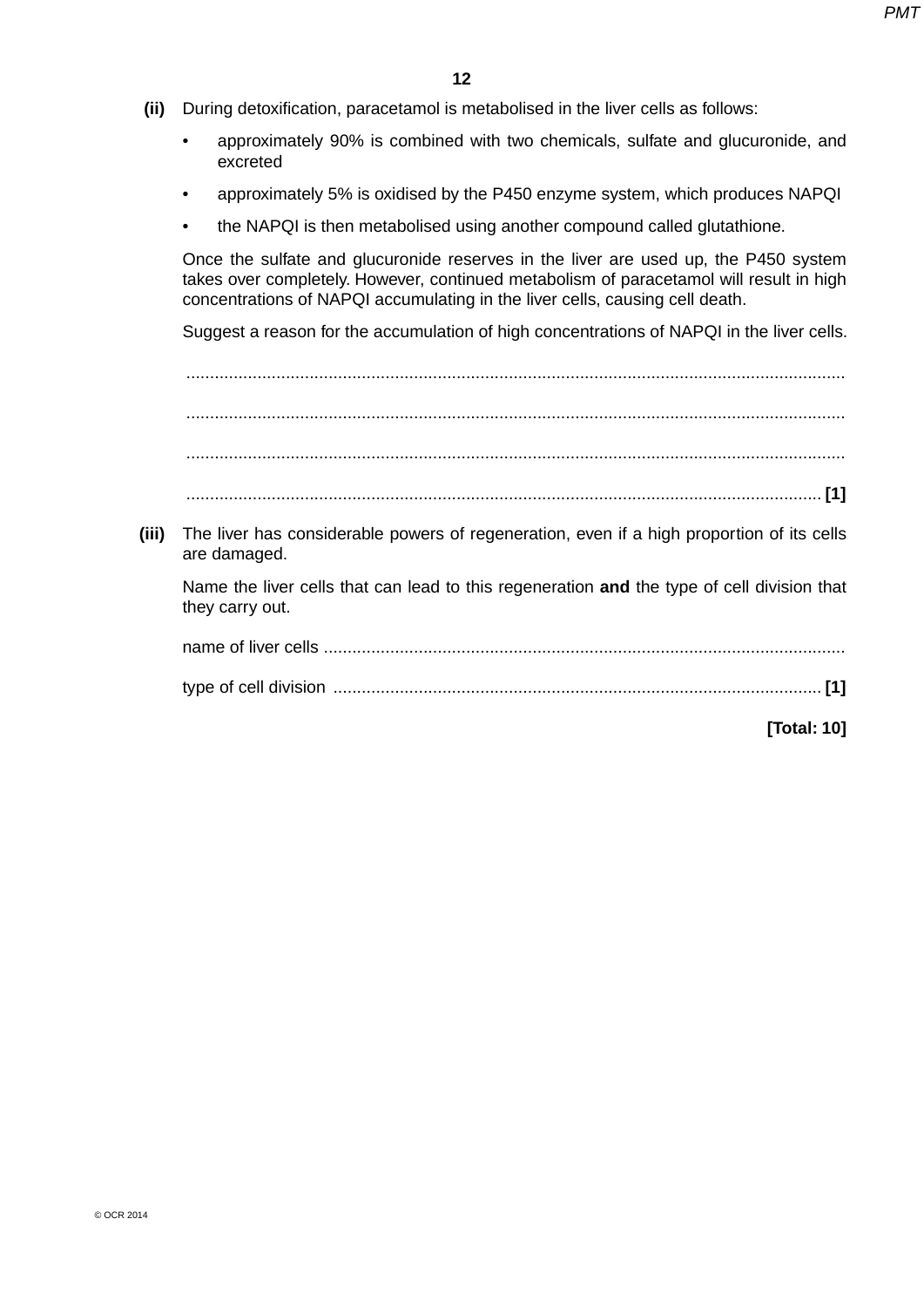**Question 5 starts on page 14.**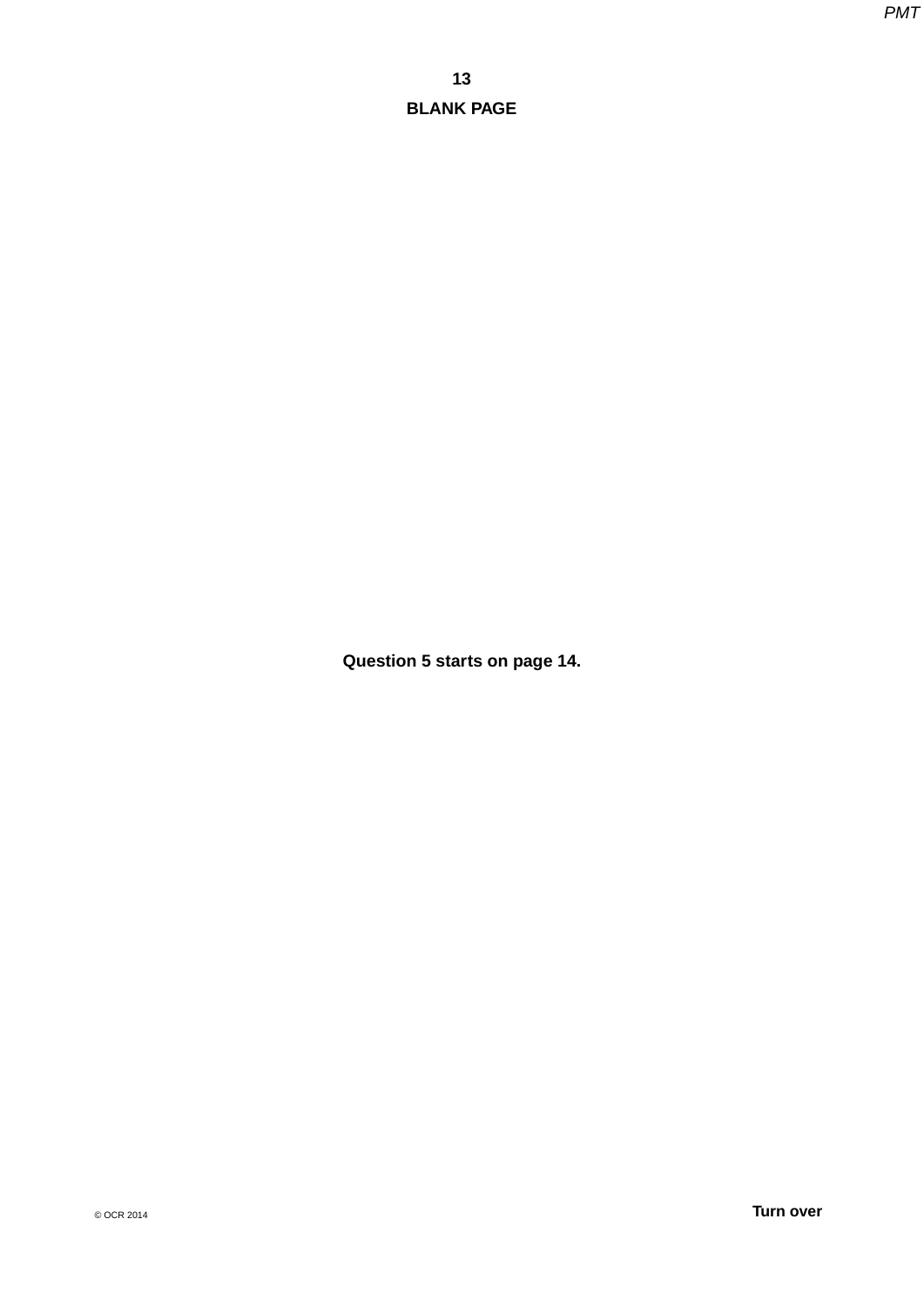**5 (a)** Humans harvest a wide range of fruits and vegetables as food. Cellular respiration supplies energy and forms part of the natural ripening process in fruits and vegetables. This ripening process may continue after the fruits and vegetables are harvested, as the cells continue to respire.

The rate of cellular respiration after harvesting affects the shelf-life of fruits and vegetables as it can lead to changes in food quality. After harvesting, some fruits and vegetables enter a dormant (inactive) state while others remain active during storage.

Table 5.1 contains data that show the respiration rate of a selection of fruits and vegetables stored at different temperatures after harvesting. The respiration rate is measured by the rate of carbon dioxide produced.

| <b>Fruits and</b> | <b>Respiration rate</b><br>$(mg CO2 kg-1 h-1)$ |                  |                   |                   |                   |  |
|-------------------|------------------------------------------------|------------------|-------------------|-------------------|-------------------|--|
| vegetables        | at 0°C                                         | at $5^{\circ}$ C | at $10^{\circ}$ C | at $15^{\circ}$ C | at $20^{\circ}$ C |  |
| Apple             | 3                                              | 6                | 9                 | 15                | 20                |  |
| Asparagus         | 60                                             | 105              | 215               | 235               | 270               |  |
| Blackberry        | 19                                             | 36               | 62                | 75                | 115               |  |
| Cauliflower       | 17                                             | 21               | 34                | 44                | 69                |  |
| Onion             | 3                                              | 5                | $\overline{7}$    | $\overline{7}$    | 8                 |  |
| Orange            | 4                                              | 6                | 8                 | 18                | 28                |  |
| Parsnip           | 12                                             | 13               | 22                | 37                | $n/a^*$           |  |
| Potato            | $n/a^*$                                        | 12               | 16                | 17                | 22                |  |
| Turnip            | 8                                              | 10               | 16                | 23                | 25                |  |

**\*** no data were collected at these temperatures

#### **Table 5.1**

 **(i)** Describe the pattern of respiration shown by cauliflower at increasing storage temperatures of 0 °C to 20 °C.

 ........................................................................................................................................... ........................................................................................................................................... ........................................................................................................................................... ...................................................................................................................................... **[2]**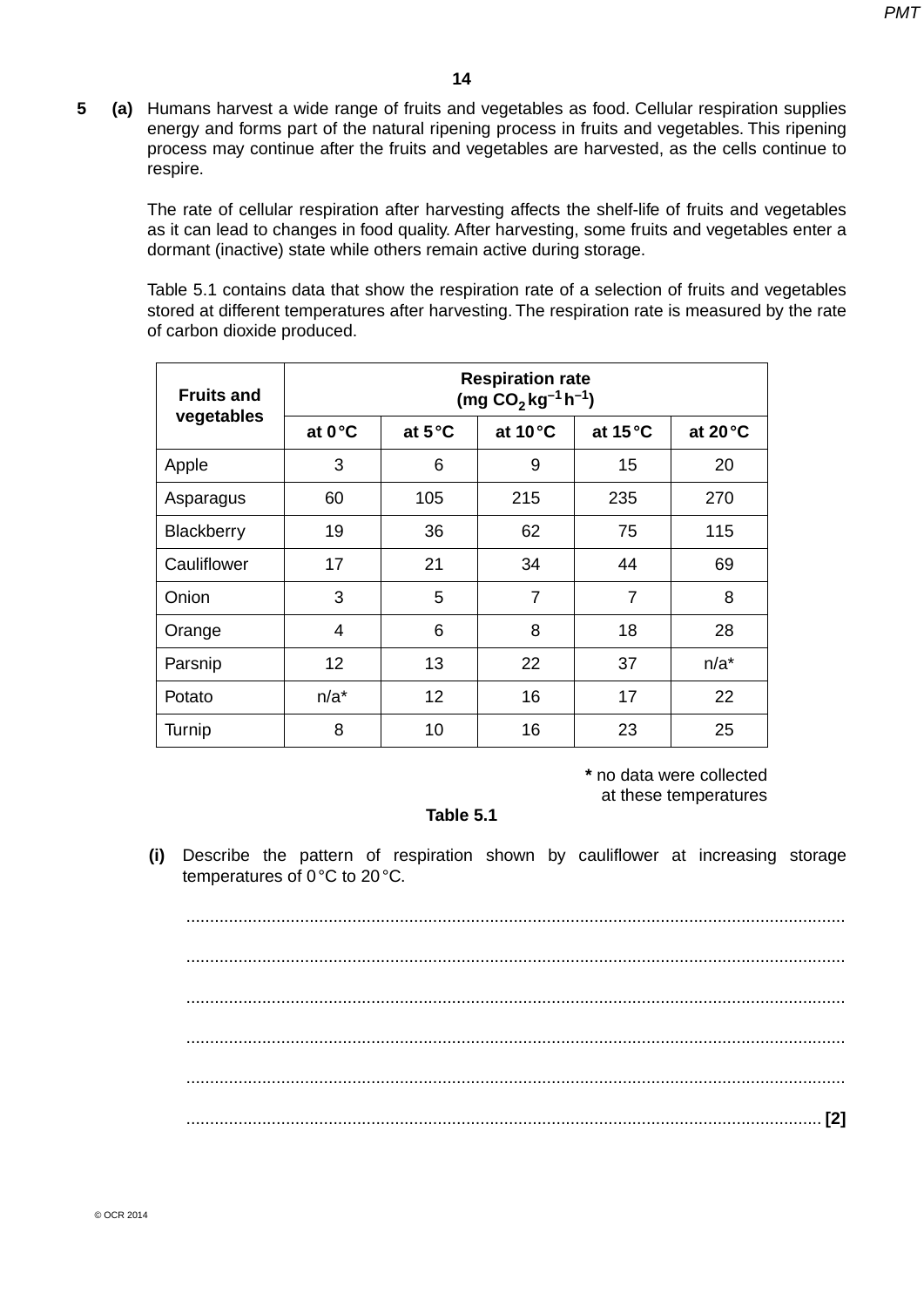$(iii)$ Discuss what the data in Table 5.1 indicate about the best conditions for storage of fruits and vegetables.

- 
- 
- (iii) Identify, with reasons, which fruit or vegetable listed in Table 5.1 is least likely to spoil during storage.

Which fruit or vegetable listed in Table 5.1 is likely to be the most difficult to keep fresh (iv) during storage? Give a reason for your answer.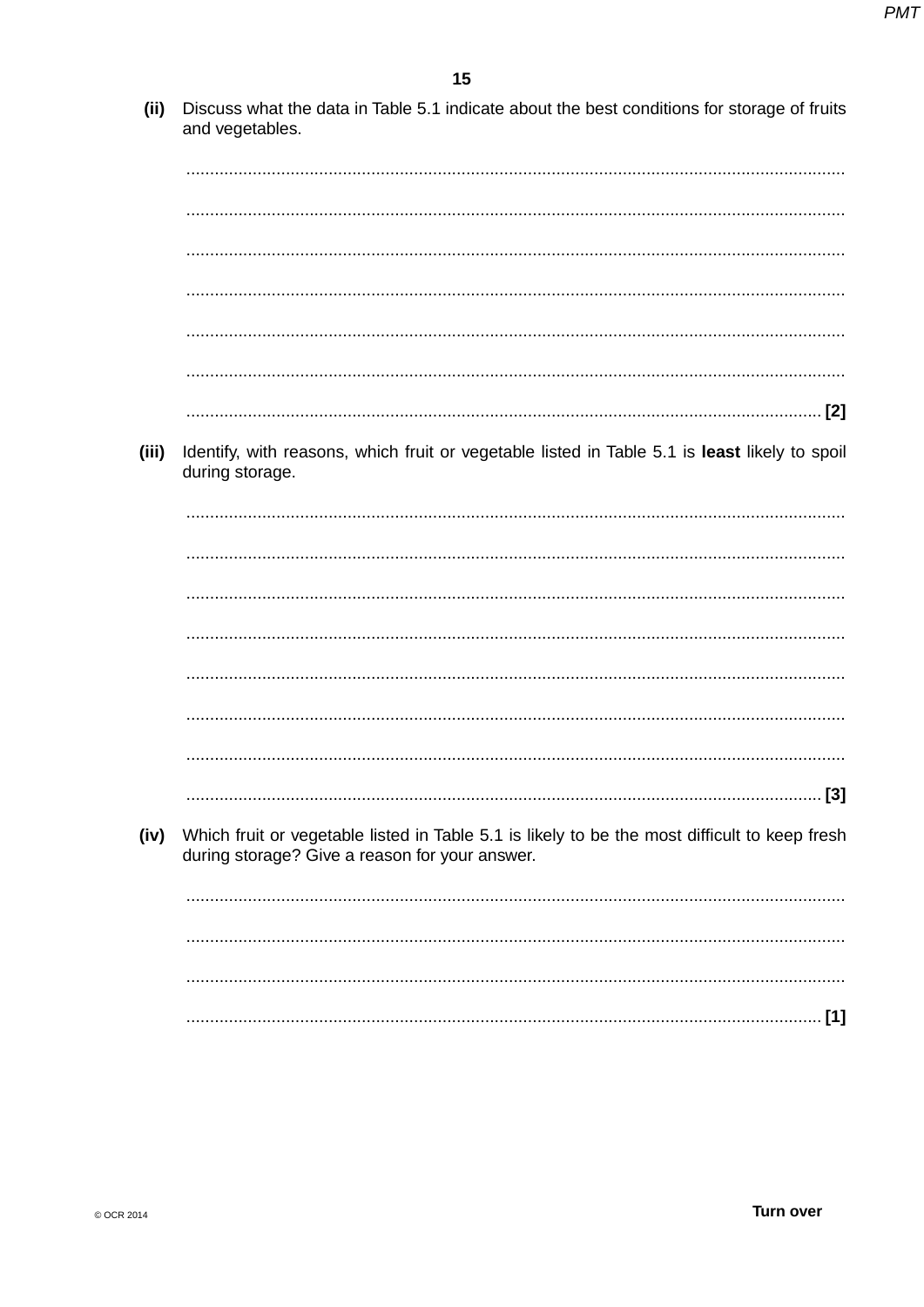- (b) Respiration can be aerobic or anaerobic.
	- (i) Certain parasites live in the blood of mammals.

Suggest why, even though blood carries oxygen, these parasites are adapted to respire anaerobically.

The anaerobic respiration pathway in animal cells can be reversed, but the anaerobic  $(ii)$ respiration pathway in yeast cells cannot be reversed.

Explain why, using your knowledge of the differences between the two pathways.

In your answer, you should use appropriate technical terms, spelled correctly. B

[Total: 14]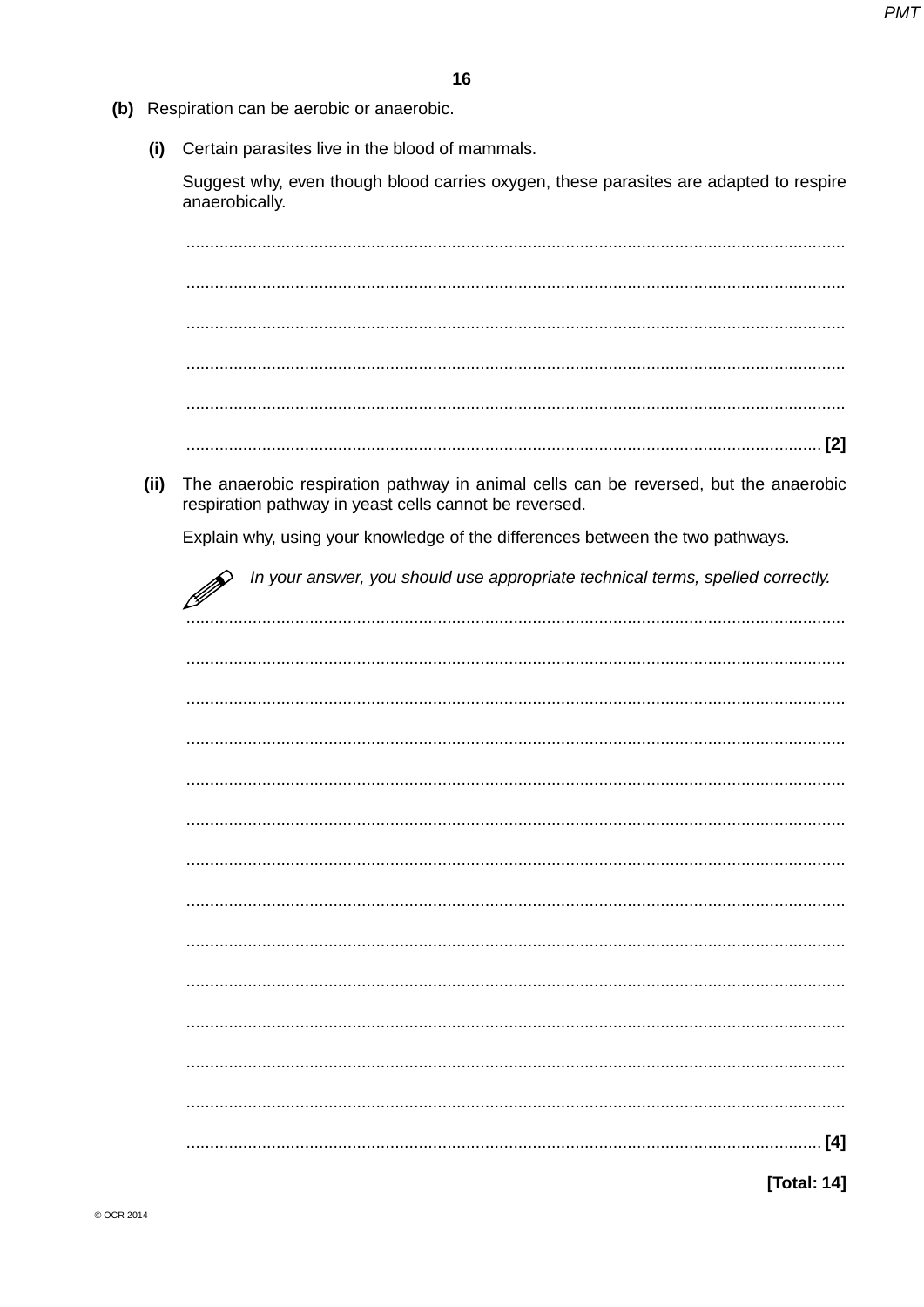**Question 6 starts on page 18.**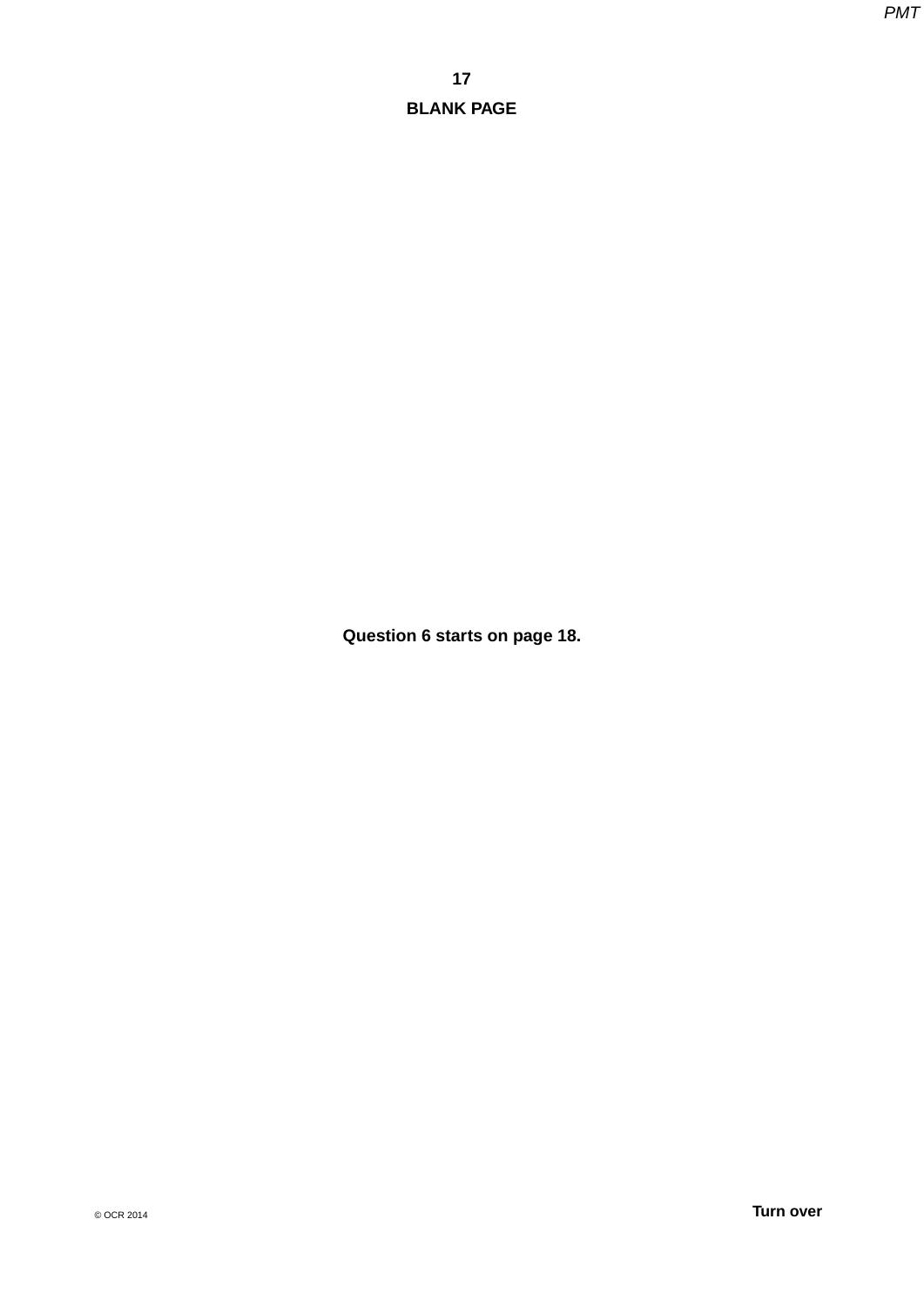**6** Fig. 6.1 is a diagram that represents the nephron in a mammalian kidney.





| (a)   | Use the letter or letters from Fig. 6.1 to identify:                                     |
|-------|------------------------------------------------------------------------------------------|
| (i)   | the region or regions where glucose is selectively reabsorbed into the blood capillaries |
|       |                                                                                          |
| (ii)  | the region or regions present in the cortex                                              |
|       |                                                                                          |
| (iii) | the region or regions where podocytes are located.                                       |
|       |                                                                                          |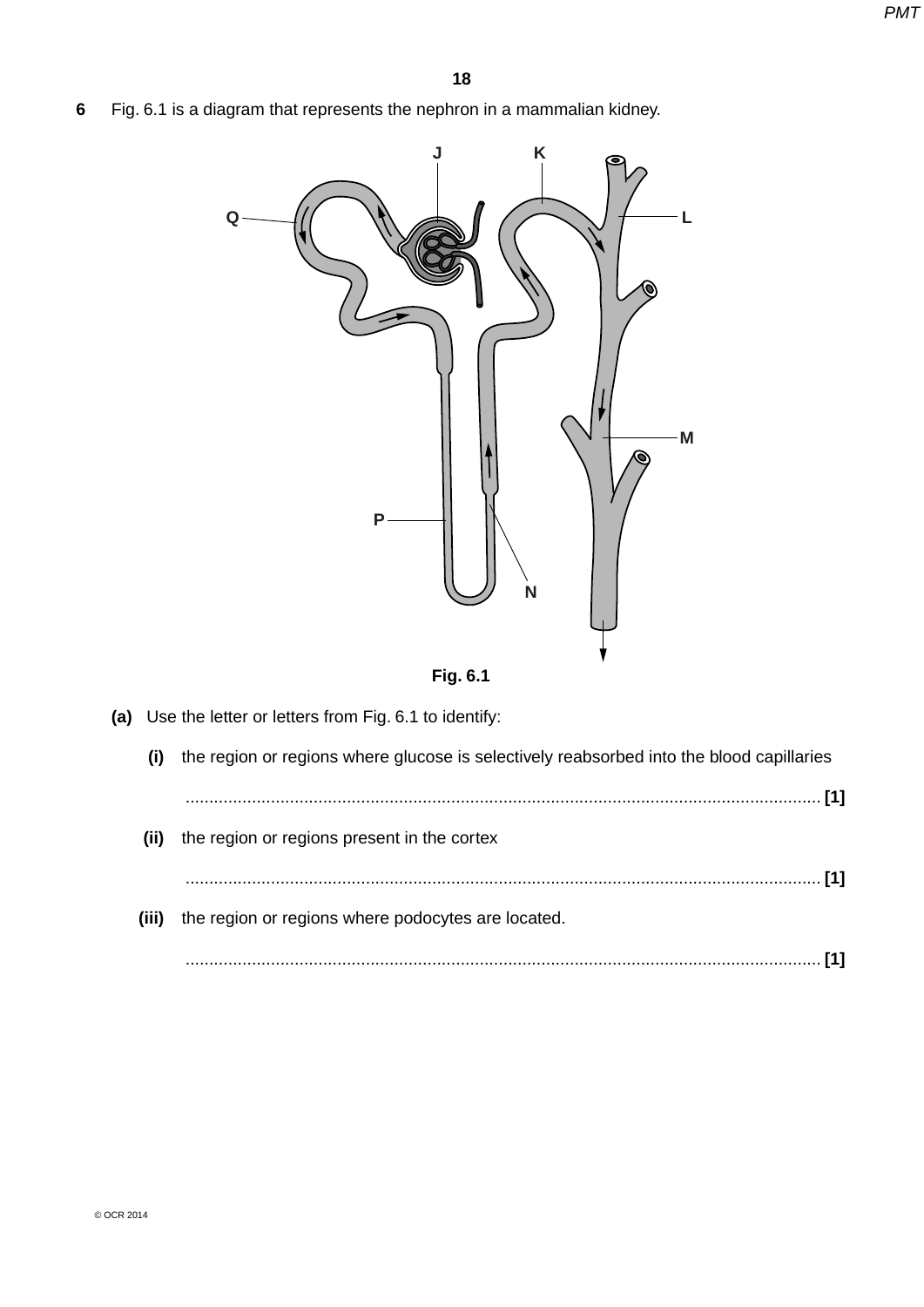(b) The desert kangaroo rat, Dipodomys deserti, lives in dry and hot conditions. It excretes a very small volume of urine relative to its size.

The loops of Henle in the kidneys of these mammals are longer than those found in mammals of a similar size that do not live in desert conditions.

Explain how the longer loop of Henle is able to assist the desert kangaroo rat in preventing excessive water loss.

(c) Urine can be tested to detect a person's misuse of certain drugs in body-building.

State the type of drug that can be misused in this way.

[Total: 6]

## **END OF QUESTION PAPER**